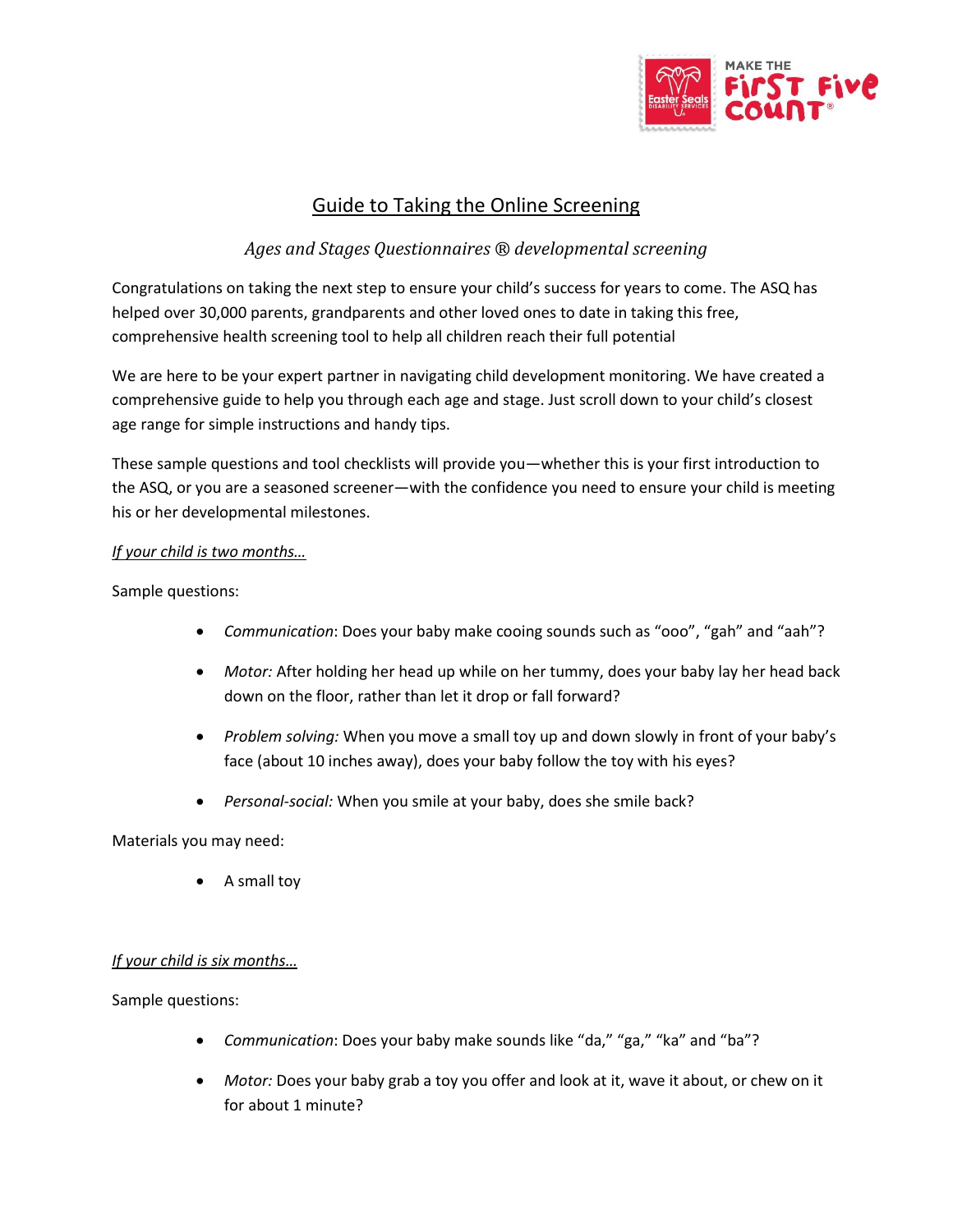- *Problem solving:* Does your baby pass a toy back and forth from one hand to the other?
- *Personal-social:* When in front of a large mirror, does your baby reach out to pat the mirror?

Materials you may need:

- A large mirror
- A small toy
- Crumb or cheerio

## *If your child is 12 months…*

Sample questions:

- *Communication*: Does your baby follow one simple command, such as "Come here," "Give it to me," or "Put it back" *without* your using gestures?
- *Motor:* After one or two tries, does your baby pick up a piece of string with his first finger and thumb? *(The string may be attached to a toy)*
- *Problem solving:* Does your baby poke at or try to get a crumb or Cheerio that is inside a clear bottle (such as a plastic soda-pop bottle or baby bottle)?
- *Personal-social:* When you dress your baby, does she lift a foot for her shoe, sock or pant leg?

- Two small toys
- Crumb or cheerio
- Clear bottle
- A string
- A small ball
- A book
- A piece of paper/cloth
- A bowl or box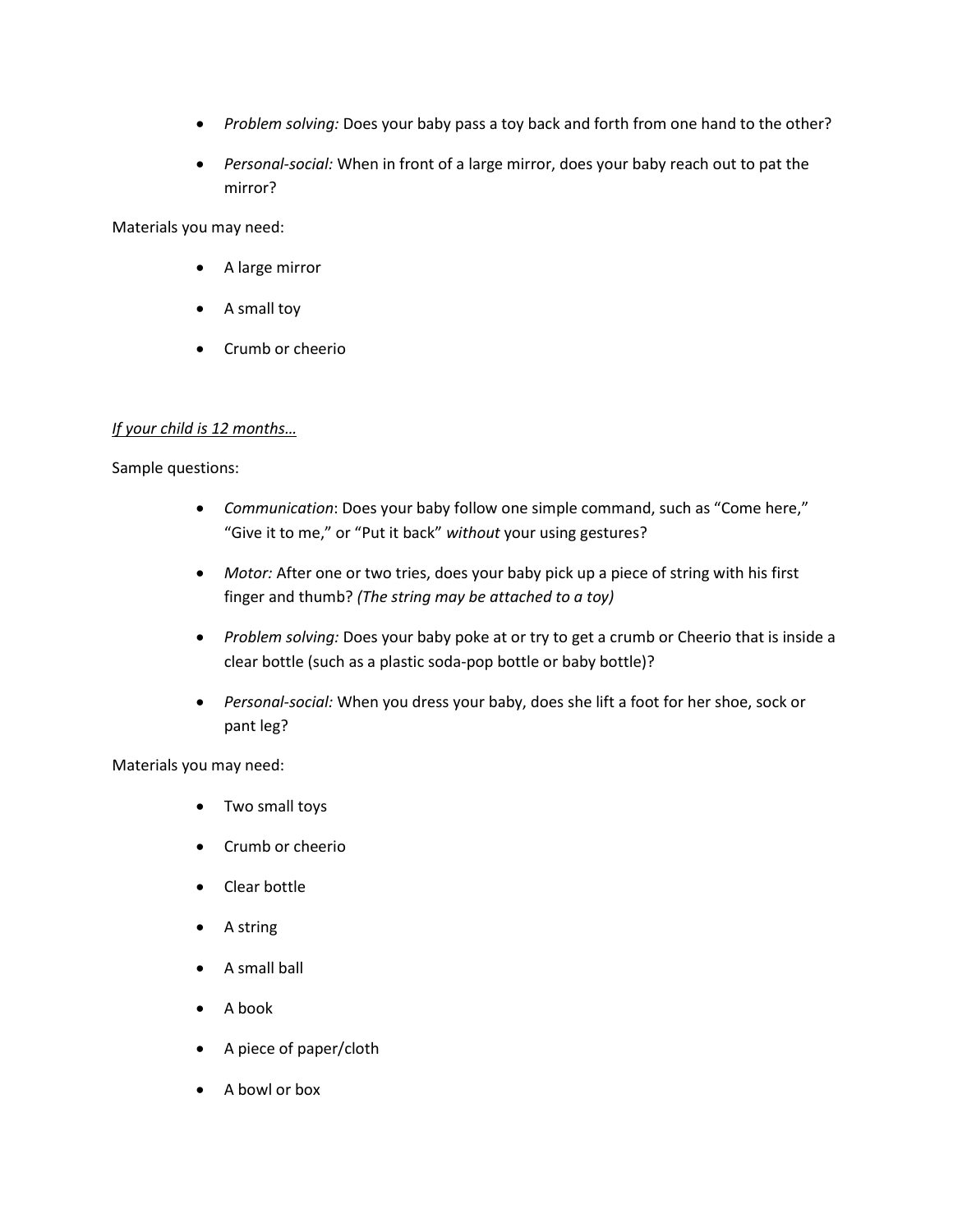- A crayon/pencil/pen
- Doll/stuffed animal

## *If your child is 18 months…*

#### Sample questions:

- *Communication*: Does your child imitate a two-word sentence? For example, when you say a two-word phrase, such as "Mama eat," "Daddy play," "Go home" or "What's this?" does your child say both words back to you? (Mark as "yes" even if her words are difficult to understand)
- *Motor:* Does your child stack three small blocks or toys on top of each other by himself?
- *Problem solving:* Does your child drop several small toys, one after another, into a container like a bowl or box? *(You may show him how to do it)*
- *Personal-social:* When looking at herself in the mirror, does your child offer a toy to her own image?

- A large mirror
- Several small toys, one of which is familiar
- Blocks or toys that are able to be stacked
- Pictures of a cat and dog
- A chair
- A small and large ball
- A piece of paper and a crayon/pen/pencil
- A book
- A spoon
- A crumb or Cheerio
- A clear bottle
- A doll/stuffed animal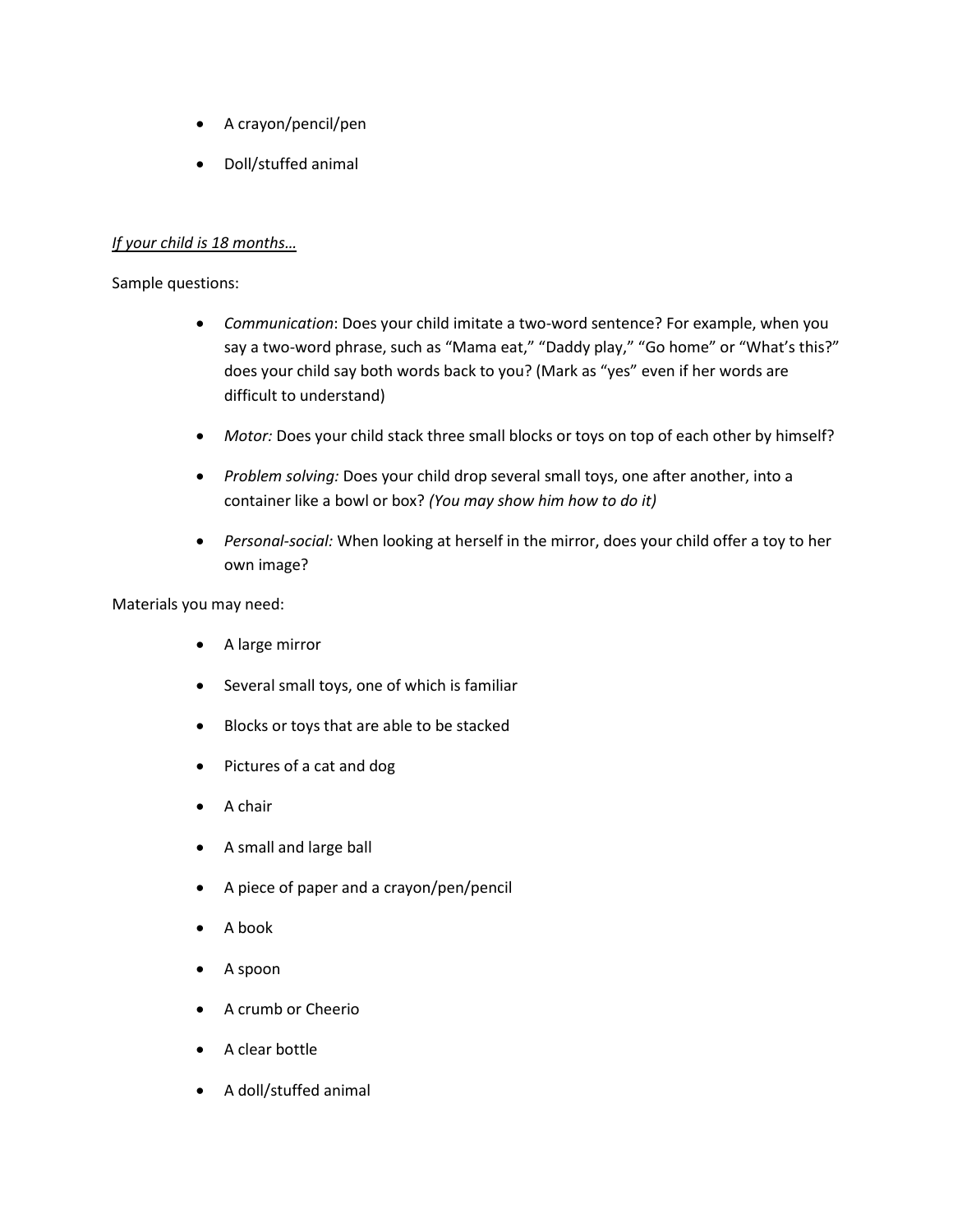$\bullet$  A cup/glass

#### *If your child is 24 months…*

Sample questions:

- *Communication*: If you point to a picture of a ball (or kitty, cup, hat, etc) and ask your child, "What is this?" does your child correctly *name* at least one picture?
- *Motor:* Does your child jump with both feet leaving the floor at the same time?
- *Problem solving:* While your child watches, line up four objects like blocks or cars in a row. Does your child copy or imitate you and line up *four* objects in a row?
- *Personal-social:* Does your child push a little wagon, stroller or other toy on wheels, steering it around objects and backing out of corners if he cannot turn?

- Common pictures (ball, kitty, cup, hat, etc)
- A small toy
- A book
- A large ball
- A spoon
- A jar with a lid
- Seven small blocks or toys that can be stacked
- A string and beads/pasta
- A piece of paper and a pencil/pen/crayon
- A crumb/Cheerio
- A clear bottle
- A chair
- A cup
- A fork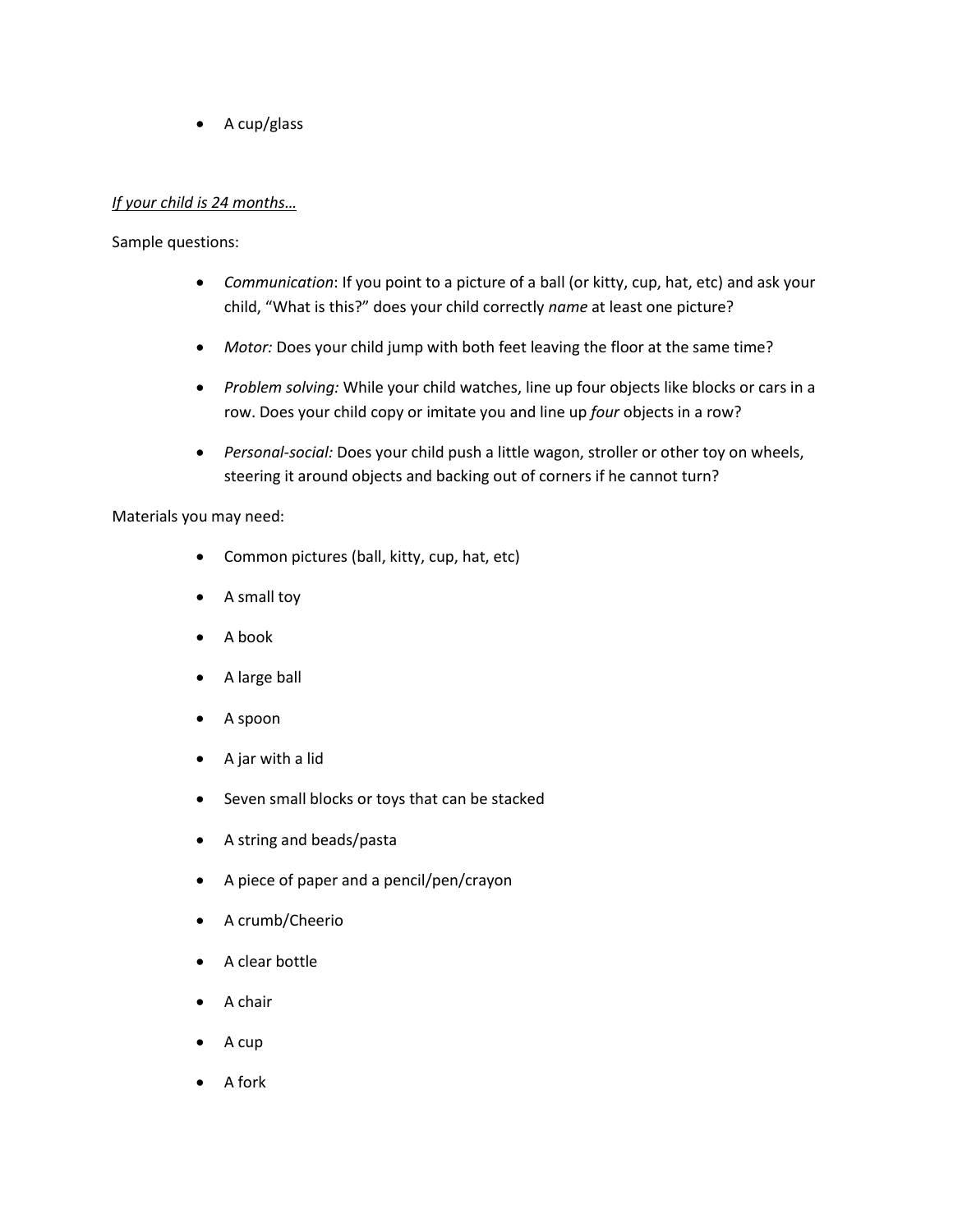A wagon or stroller

#### *If your child is 36 months…*

#### Sample questions:

- *Communication*: When you ask your child to point to her nose, eyes, hair, feet, ears and so forth, does she correctly point to at least *seven* body parts? (*She can point to parts of herself, you, or a doll. Mark "sometimes" if she correctly points to at least three body parts*)
- *Motor:* Does your child try to cut paper with child-safe scissors? He does not need to cut the paper but must get the blades to open and close while holding the paper with the other hand (*You may show your child how to use scissors. Carefully watch your child's use of scissors for safety reasons*.)
- *Problem solving:* When you say, "Say 'seven three,' does your child repeat just the two numbers in the same order? *Do not repeat the numbers*. If necessary, try another pair of numbers and say, "Say 'eight two.'" (*Your child must repeat just one series of two numbers for you to answer "yes" to this question*.)
- *Personal-social:* Using these exact words, ask your child, "Are you a girl or a boy?" Does your child answer correctly?

- A book
- Your child's coat
- A large and small ball
- A piece of paper and a pencil/pen/crayon
- A piece of string and beads/pasta
- Child-safe scissors
- Four blocks
- A chair
- A spoon
- A small wagon/stroller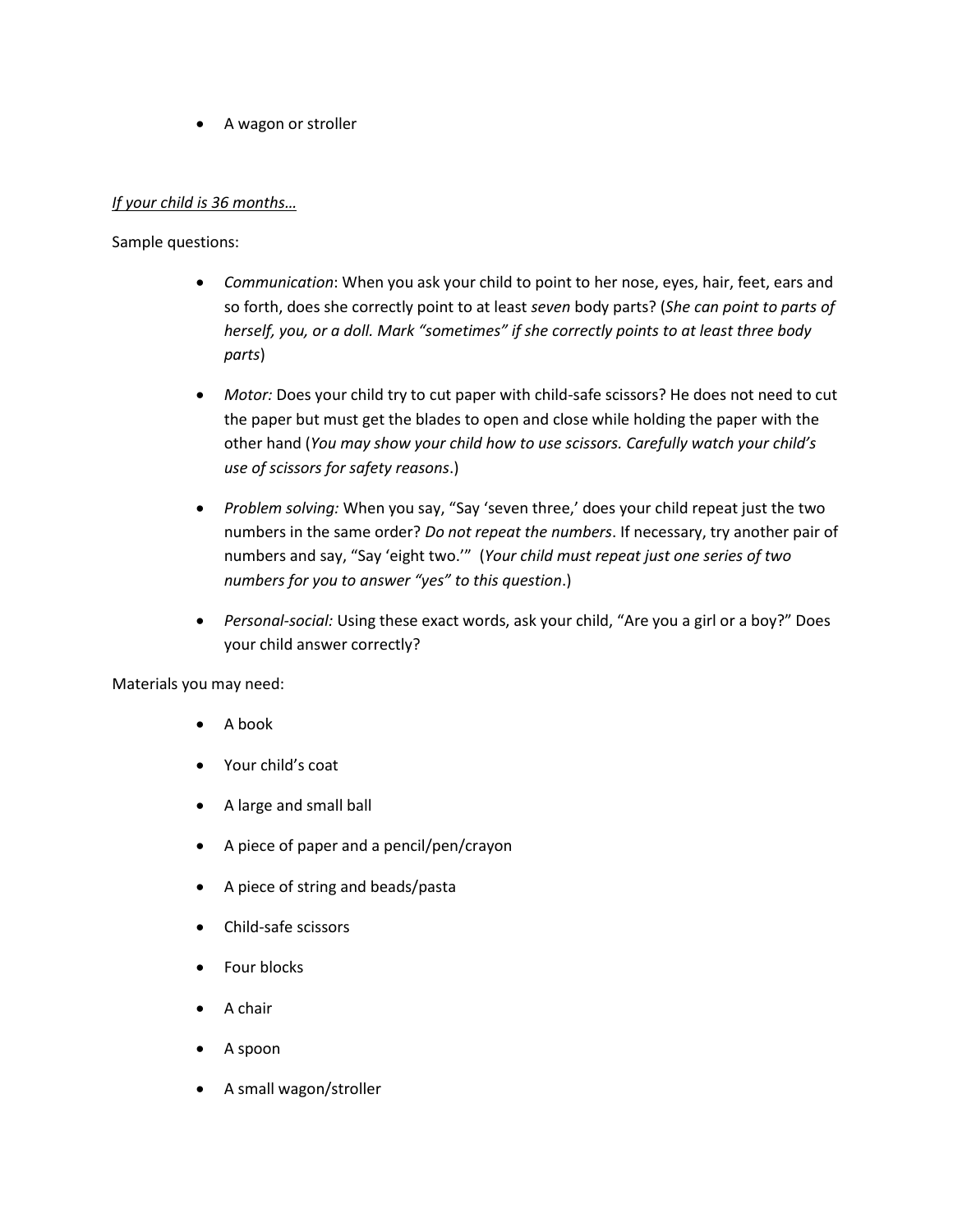A large mirror

#### *If your child is 48 months…*

Sample questions:

- *Communication*: Without your giving help by pointing or repeating, does your child follow three directions that are *unrelated* to one another? Give all three directions before your child starts. For example, you may ask your child, "Clap your hands, walk to the door, and sit down," or "Give me the pen, open the book, and stand up."
- *Motor:* Does your child catch a large ball with both hands? (*You should stand about 5 feet away and give your child two or three tries before you mark the answer*)
- *Problem solving:* Without your giving help by pointing, does your child follow three different directions using the words "under," "between," and "middle"? For example, ask your child to put the shoe "*under* the couch." Then ask her to put the ball "*between* the chairs" and the book "in the *middle* of the table."
- *Personal-social:* Does your child serve herself, taking food from one container to another using utensils? For example, does your child use a large spoon to scoop applesauce from a jar into a bowl?

Materials you may need:

- A large and small ball
- A 5-7 piece interlocking puzzle (or cut a picture into 5-7 pieces)
- Child-safe scissors
- A piece of paper and a pen/pencil/crayon
- A book
- Objects of five different colors
- A food container, a bowl and a spoon

#### *If your child is 60 months…*

Sample questions: